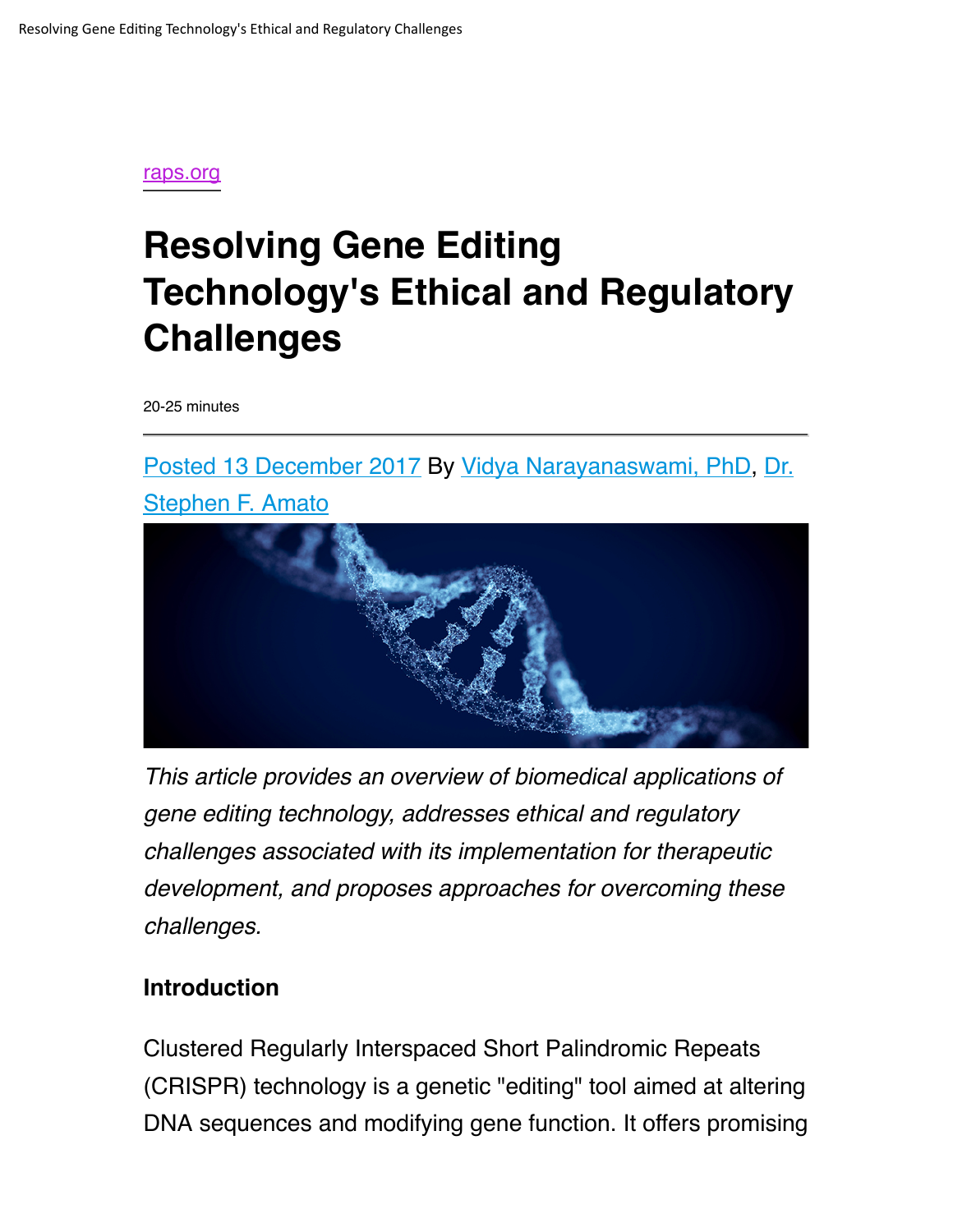opportunities for ameliorating genetically based diseases beyond the reach of conventional therapies. However, CRISPR technology also raises ethical and regulatory concerns that must be resolved. Resolving these issues means establishing streamlined regulatory policies to address ethical implications and ensure the long-term safety and efficacy of therapeutics derived from this gene editing technology.

Rapid developments in genetics over the past few decades have revolutionized the field of biomedical sciences and have enabled advancement in the prediction, diagnosis and treatment of many diseases. Better knowledge of the genetic basis of diseases had led to the use of "gene therapy" which allows for a disease-causing gene to be replaced with a healthy copy of the gene, reversing the disease.<sup>1</sup> Recent advances in gene editing technology have allowed manipulation of the eukaryotic genome by using target-sequence-specific engineered nucleases allowing both precise correction of disease causing mutations, the addition of therapeutic genes to specific sites in the genome, and the removal of deleterious genes.<sup>2</sup> "Gene editing" technology is now being aggressively pursued as a "nextgeneration" therapeutic approach to treat a wide range of diseases at the genetic level. These genetic diseases include hereditary, infectious, neoplastic, and neurodegenerative diseases. 3,4

### **Gene Editing Tools**

Gene editing tools include nucleases that are restriction enzymes with engineered DNA-binding domains which produce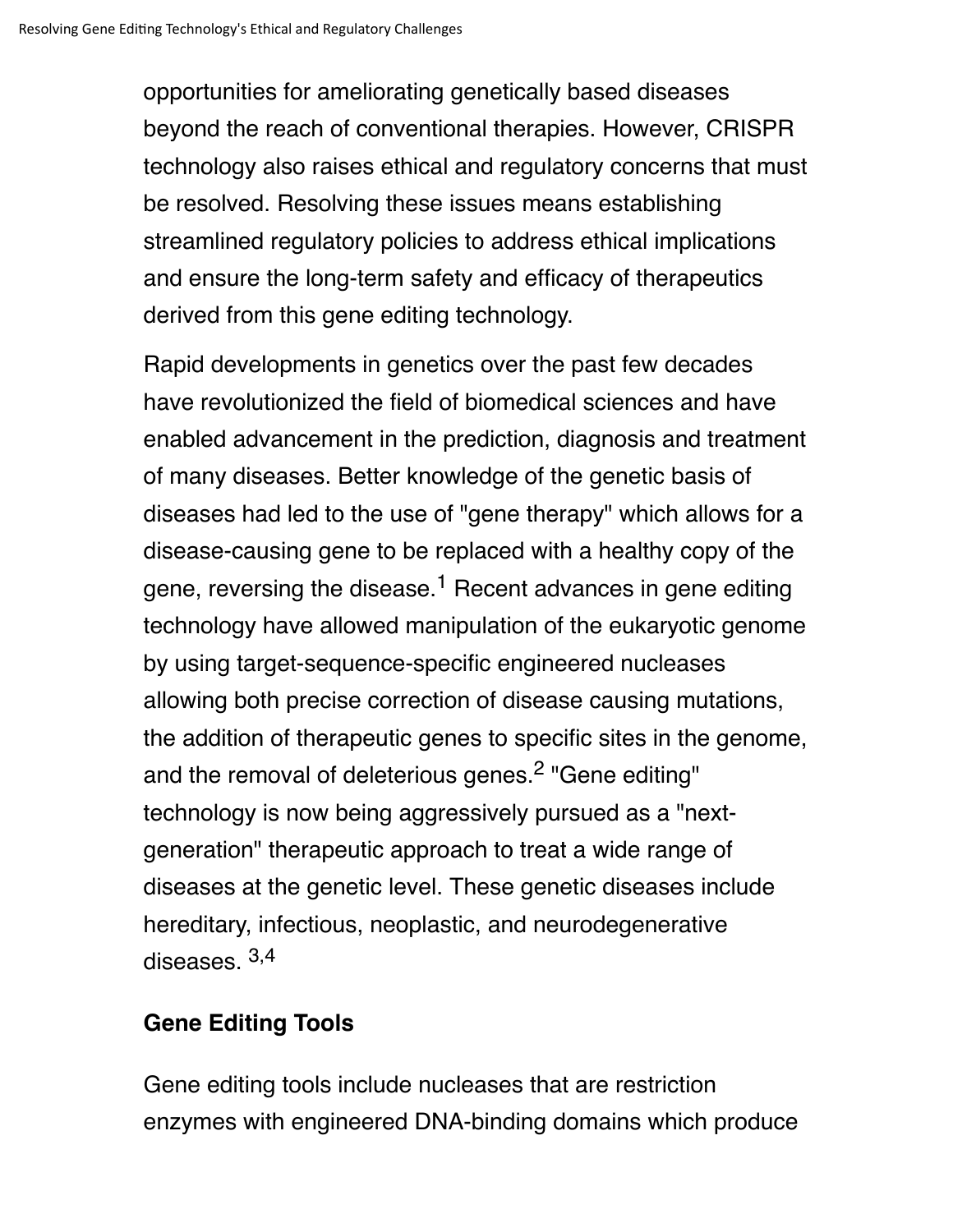double-stranded breaks.<sup>5</sup> Recent discoveries include Zinc Finger Nuclease (ZFN) and Transcription Activator-Like Effector Nuclease (TALEN). TALEN, a technique garnering attention in the world of gene editing, is a Clustered Regularly Interspaced Short Palindromic Repeat or CRISPR technology.<sup>6,7</sup> The CRISPR system was first discovered as a component of immune system in bacteria. $8$  With this technology, the nuclease protein Cas9 is targeted to a genomic site in cells by a segment of guide RNA and generates a double-strand break in DNA, followed by DNA repair processes in the presence of a donor template.<sup>9</sup> CRISPR replaces other gene editing tools because it is inexpensive and involves simplified processes, from design to execution, that facilitate gene target identification, validation and therapeutic development.<sup>10,11</sup>

## **CRISPR Applications**

CRISPR technology applications are several and growing quickly (**Figure 1**). For example, targeted induction of genetic changes using CRISPR has allowed creation of disease model systems for discovery research and enabled bio-engineers to generate healthy and resilient plant crops and livestock.<sup>12</sup> CRISPR applications extend to altering the ecosystem through a method called "gene drive," allowing a genetic mutation to be rapidly propagated through generations. CRISPR/Cas9 editing also has been used to target malaria mosquito embryos, offering a promising approach for malaria eradication by either impairing the fertility of female mosquitos or inserting an antimalarial gene into malaria mosquitos.13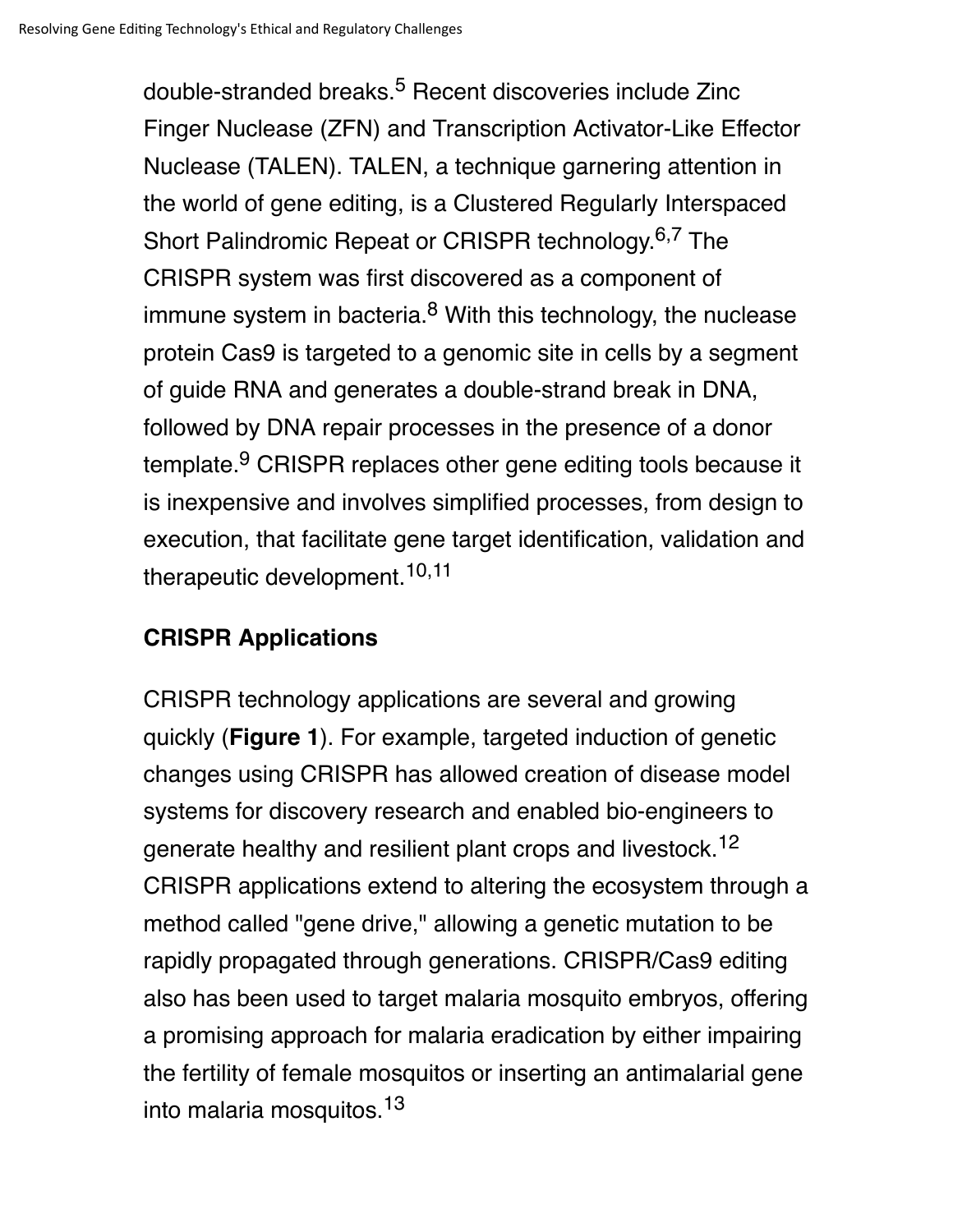## **Figure 1. Types of CRISPR-Based Therapeutics**



For biomedical applications, permanent gene modification in living cells and organisms will aid in the development of novel treatment approaches for diseases with a genetic basis, including cancer, diabetes, and Alzheimer's disease. CRISPR also provides hope for developing a novel, powerful class of gene therapies that allow for the addition, deletion, or repair of flawed, disease-causing genes. For example, CRISPR has been successfully used in mice to correct a mutation associated with tyrosinaemia, a human metabolic disease.14 Also, a recent study demonstrated successful editing of post-mitotic neurons in the adult mouse brain following injection of Cas9 ribonucleoprotein complexes in the hippocampus, striatum and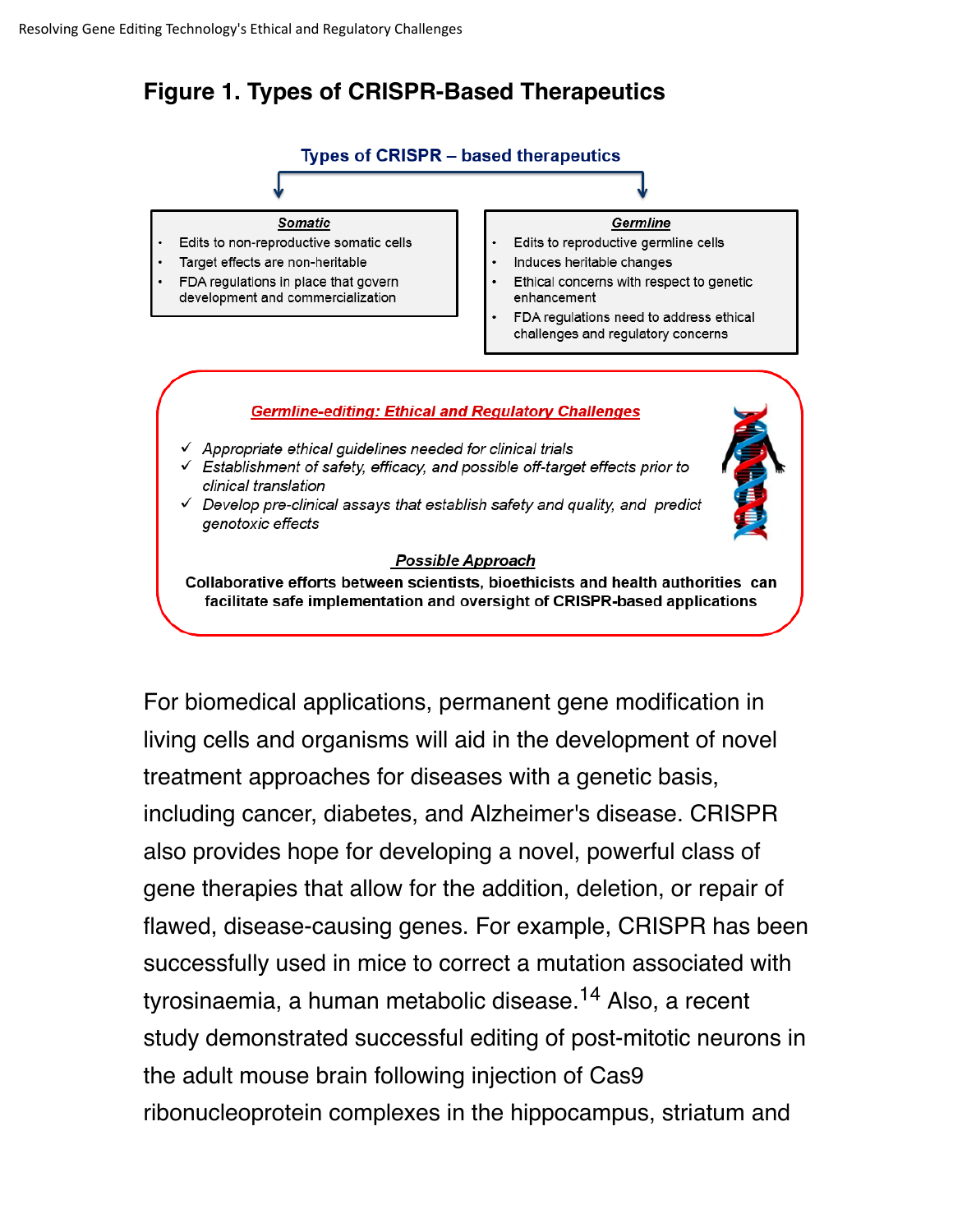cortex, indicating the potential for CRISPR to correct the underlying genetic causes of neurological diseases.<sup>15</sup> CRISPR also was successfully employed in developing a diagnostic screening tool for Parkinson's disease when scientists were able to 'light up' and monitor alpha-synuclein, a brain protein associated with Parkinson's disease.<sup>16</sup> Measuring this "reporter protein" allows for investigations of disease progression and facilitates high-throughput screening of drugs by determining alteration of alpha-synuclein levels in patients.

Additionally, CRISPR technology can assist with disease modelling, facilitate understanding of potential underpinnings of the initiation and development of human diseases, and expedite discovery of novel therapeutics. While "channelling" this technology in the right direction can lead to transformative discoveries, significant fundamental and translational work demonstrating safety and specificity, and work that establishes appropriate delivery strategies, is needed to optimize the therapeutic potential of CRISPR and make CRISPR/Cas9 based therapies a reality.

### **Ethical and Regulatory Issues**

When successfully applied at the preclinical level, genome editing using CRISPR suggests that the technology offers promising therapeutic potential for diseases with heretofore unmet medical needs.<sup>17</sup> For example, in China, the first country to test this revolutionary gene editing technology on humans for cancer intervention, researchers extracted immune cells from a lung cancer patient and used CRISPR/Cas9 to "disable" the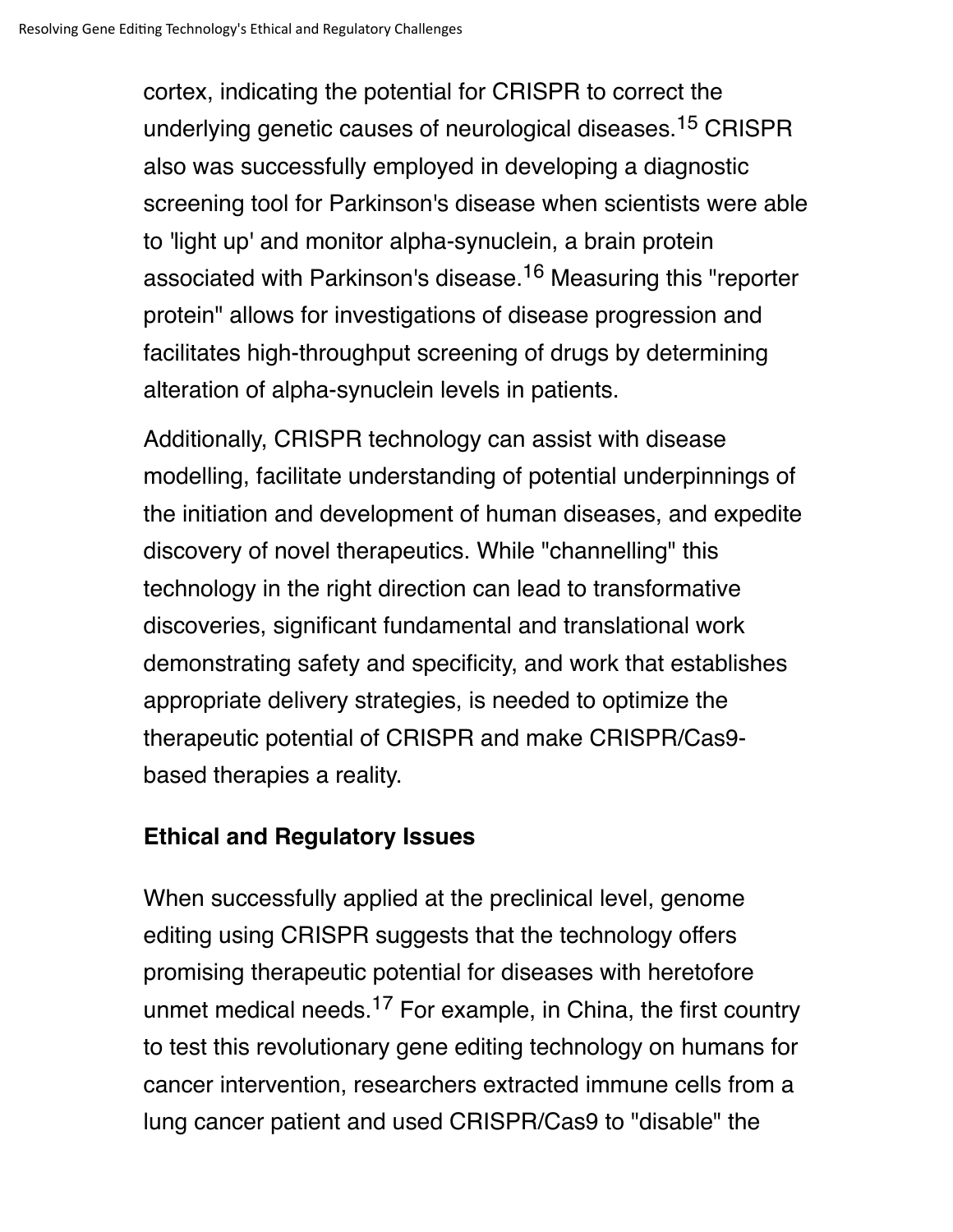gene expressing the protein PD-1, thereby preventing cancer cell proliferation. The edited cells were cultured and injected back into the patient in hopes of combating cancer.<sup>18</sup> Despite the promising therapeutic potential of CRISPR gleaned from preclinical studies, ethical and regulatory concerns in the US are preventing clinical trials using the technology.

### **Ethical Concerns**

The therapeutic objective of human genome editing is to treat, ameliorate or prevent eventual disease phenotype presentation. Theoretically, CRISPR can eliminate root causes of hereditary human diseases through correction of the defect in reproductive cells. Edits to the human genome can either be to somatic (nonreproductive) cells or to heritable germline cells. When germ-line genomic edits are made, they may be focused on enhancement of intelligence or physical traits.<sup>19</sup>

Data compiled from the International Summit on human gene editing suggests that a majority of Americans approve of gene editing approaches (both somatic and germline edits) for treating patients with serious, genetically-based diseases or for preventing offspring from inheriting potentially fatal genetic diseases.<sup>20</sup> Although a majority of Americans support gene editing for improving health, a majority do not support modification of the human genome through germ-line or embryonic alterations, especially for potentially eugenic purposes. Therefore, like any other gene editing technique, ethical implications of CRISPR are directly related to the purposes for which they are used.<sup>21</sup>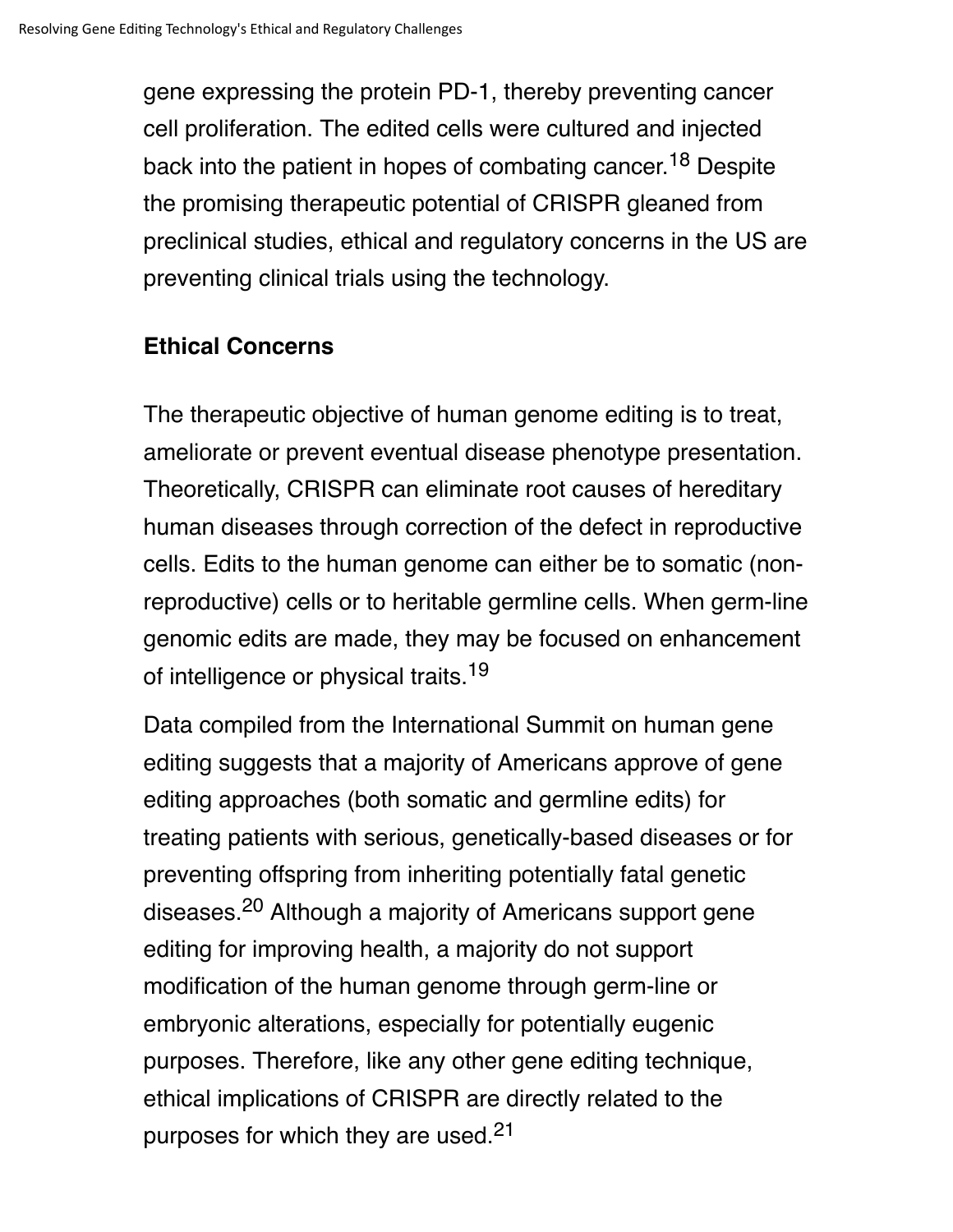In addition to offering therapeutic solutions, CRISPR editing of germ cells also could facilitate the creation of "designer babies" with superior, desirable genetic characteristics.<sup>22</sup> This possibility has raised ethical concerns. Policy debate over the past several decades has strongly concluded that such a use would be ethically unacceptable as the techniques could, many argue, propagate injustice, crime and create a divide in the society. CRISPR/Cas9-based genome editing in an embryo is also dangerous and could have unpredictable and undesirable consequences on future generations as it is difficult for researchers to predict the effects of such procedures before birth as quality control can be performed only on a subset of cells.<sup>23</sup> Therefore, it may be impossible to know with precision the effect of genetic modification of an embryo until after a birth as consequences cannot be investigated or identified at the prenatal stage.

Clinical research involves "informed consent" whereby investigators educate prospective research participants regarding potential risks and benefits associated with the clinical study. In the US, this occurs through oversight by an Institutional Review Board (IRB), as per regulations established by the Food and Drug Administration (FDA) and the Department of Health and Human Services. The off-target effects and gap in knowledge with respect to safety and long-term side effects associated with CRISPR complicates the informed consent process. Similarly, the IRB process for conducting clinical trials poses challenges to healthcare practitioners with respect to educating the patients as it is not clear exactly what information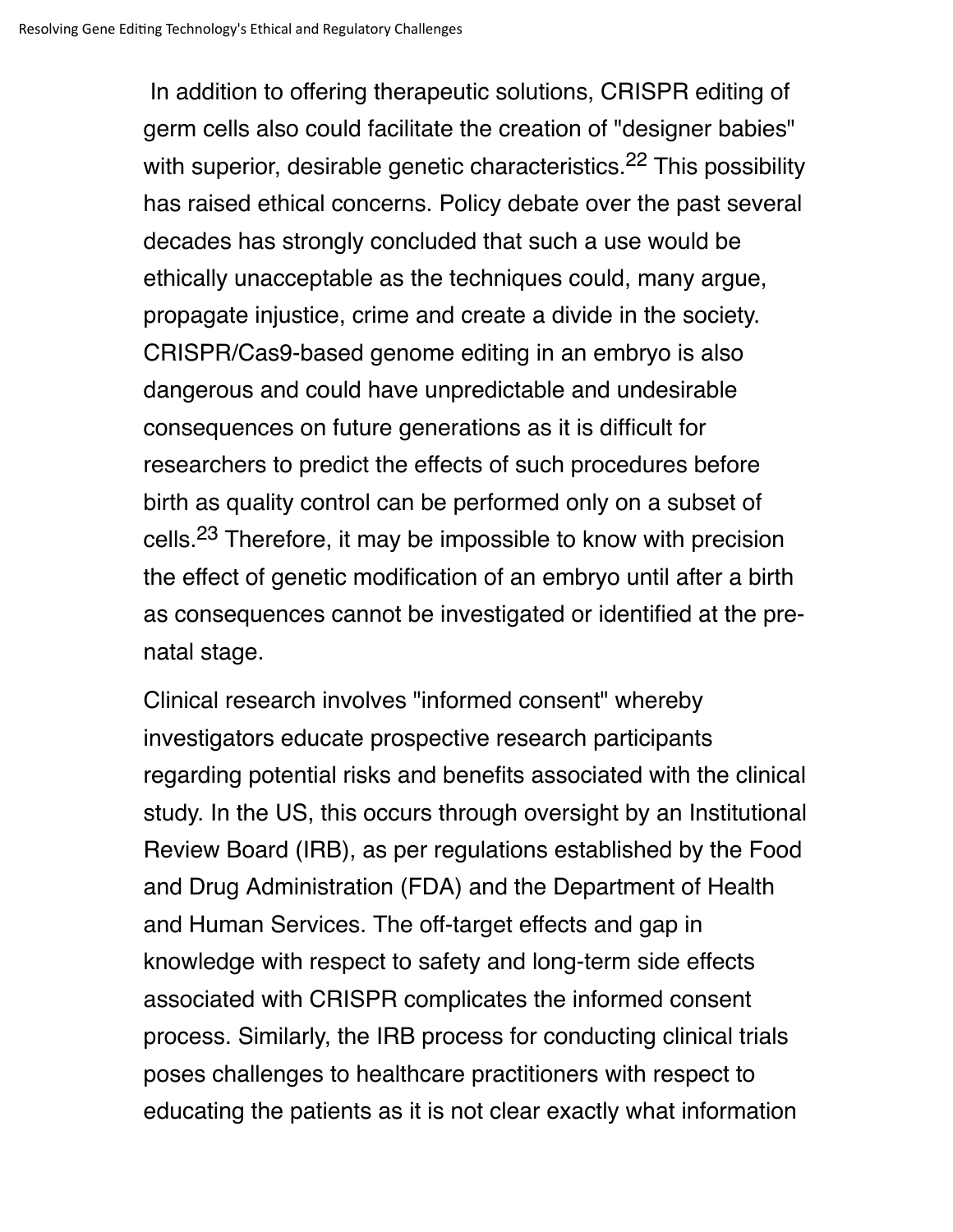would be needed from or provided to prospective parents to adequately inform them about the risks involved in germline modification. Unfortunately, ethical concerns surrounding genome editing of the human embryo using CRISPR are hindering gene editing of somatic cells that present a promising area of therapeutic development. Human medical products that apply gene editing to exert their therapeutic effect are regulated under FDA's existing framework for biological products. The framework regarding "gene editing" refers to non-heritable situations, such as somatic cell gene therapy, and not to heritable conditions, such as germ line gene therapy. Because of this, it is necessary to establish a clear distinction between somatic and germline interventions and establish appropriate ethical guidelines for clinical trials.

#### **Regulatory Concerns**

From a regulatory perspective, safety is the most important issue with regard to gene editing and pertains to the possibility of genotoxicity through the modification of non-target genes.24,25 Genetic modifications are permanent and deleterious off-target mutations could create cells with cancercausing potential, potentially leading to functional impairment and devastating consequences. For that reason, it is imperative to conduct preclinical safety studies to define and detect offtarget effects and devise strategies to minimize or eradicate them prior to clinical development. The major challenge here is to establish preclinical assays for assessment of genotoxicity that can be validated to predict potential genotoxic risk.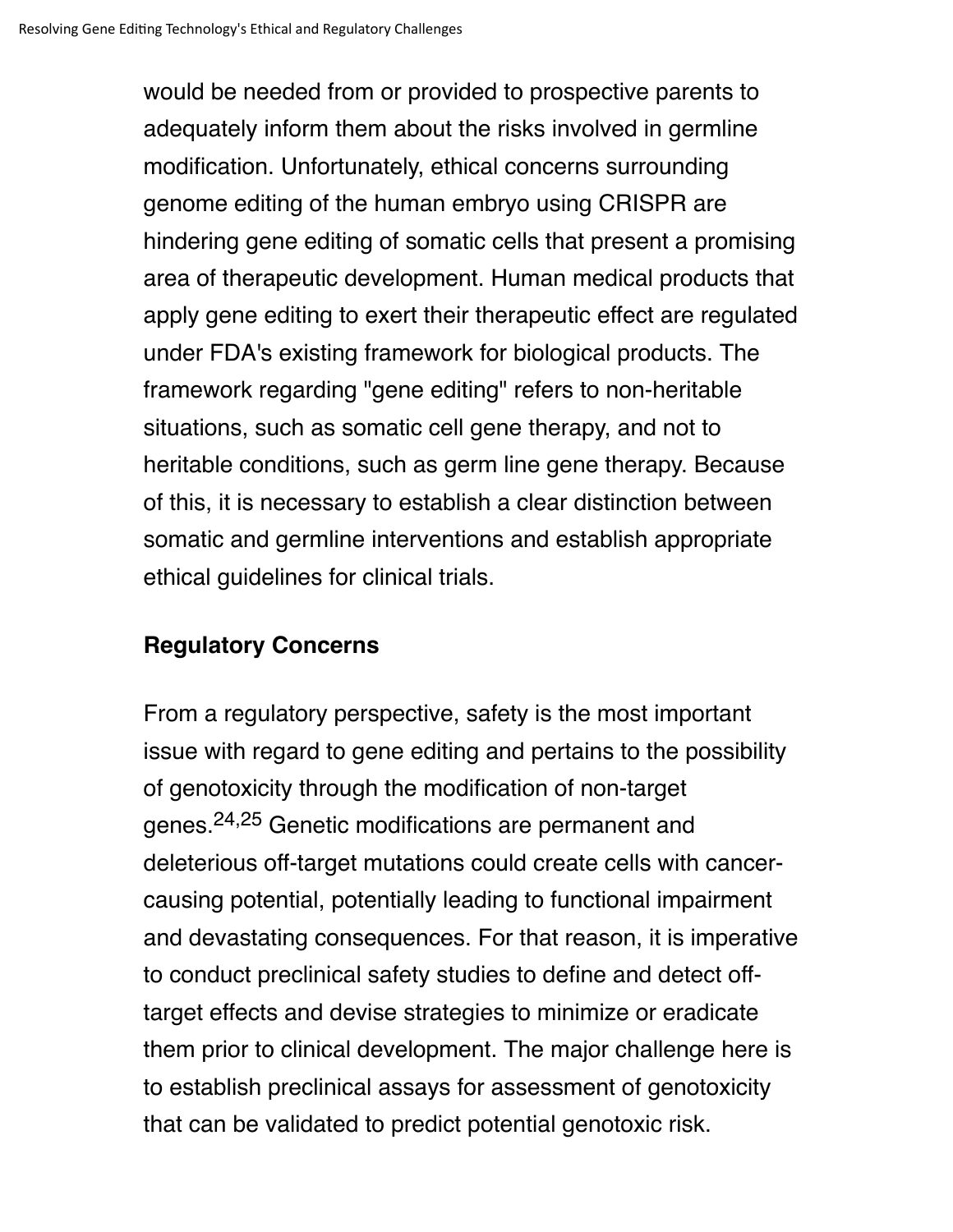Another issue facing clinical translation of therapeutics emerging from CRISPR is optimum delivery to target cell types. Given that nucleases may exhibit off-target cleavage activity or trigger immune responses, the delivery system should be carefully selected and optimized for safety and efficacy.<sup>26</sup> Another drawback comes with the assessment of quality of cells resulting from germline intervention. Quality control can only be conducted on a subset of cells, with the precise effects of genetic modification to an embryo known only after birth.<sup>27</sup>

FDA's "expanded access pathway" allows using an investigational medical product outside of a clinical trial for the diagnosis, monitoring or treatment of a serious disease or condition.28 The promising therapeutic potential of investigational therapeutics derived from CRISPR is likely to stimulate demand from patient groups, especially those suffering from serious conditions lacking treatment options. It is important to establish regulatory requirements governing expanded access of CRISPR therapeutics to patients in dire need of treatment options. In the absence of adequate regulatory and ethical oversight, it is possible that somatic or germline interventions may be offered to patients ahead of sufficient testing aimed at confirming safety and efficacy. Of course, as with any other gene editing technology, misuse of CRISPR could have potential catastrophic consequences and ease of access and execution, as well as flexibility of CRISPR, may lead to misapplication through bioterrorism activities. For these reasons, regulations should restrict the use of this technology to only highly trained and responsible professionals.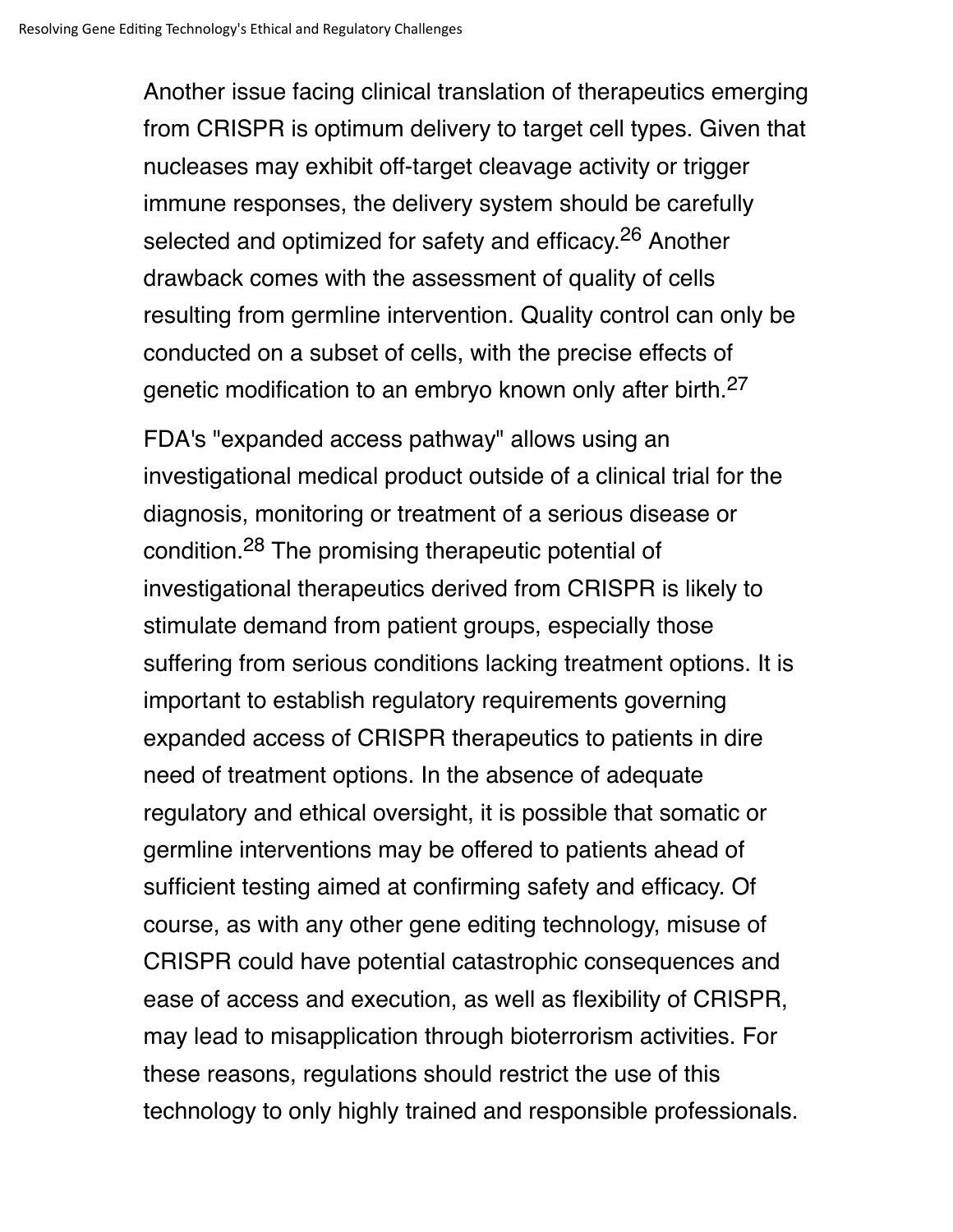Finally, given the breadth of applications associated with CRISPR, it is imperative to establish a streamlined regulatory framework that addresses the ethical implications and ensures long-term safety and efficacy of products emerging from this technology.

# **Solutions**

Although we are still grappling with policy concerns regarding gene editing approaches for treating genetically based clinical disorders, significant progress has been made with regard to delivering potential solutions to treat, and even eliminate, genetic disorders. While ethical issues are unresolved, especially with regard to alteration of germ-line or embryonic structural genomic material, there may never be consensus on a complete set of clinical circumstances in which a CRISPR/Cas9 based-treatment can be utilized in a clinical setting. However, a starting point for discussion leading to that reality could include the following:

• Delineation of the circumstances under which this technology can/cannot be used. To successfully leverage the therapeutic potential of CRISPR/Cas9 technology, an efficient and streamlined regulatory framework is necessary to facilitate successful transition of therapeutics from clinic to market. This would ensure that the safety and efficacy of such approaches are thoroughly evaluated through both *in vitro* and *in vivo* models to minimize the risks to clinical populations. To avoid potential threats to public health, stringent regulations and protocols should be enforced restricting use of this powerful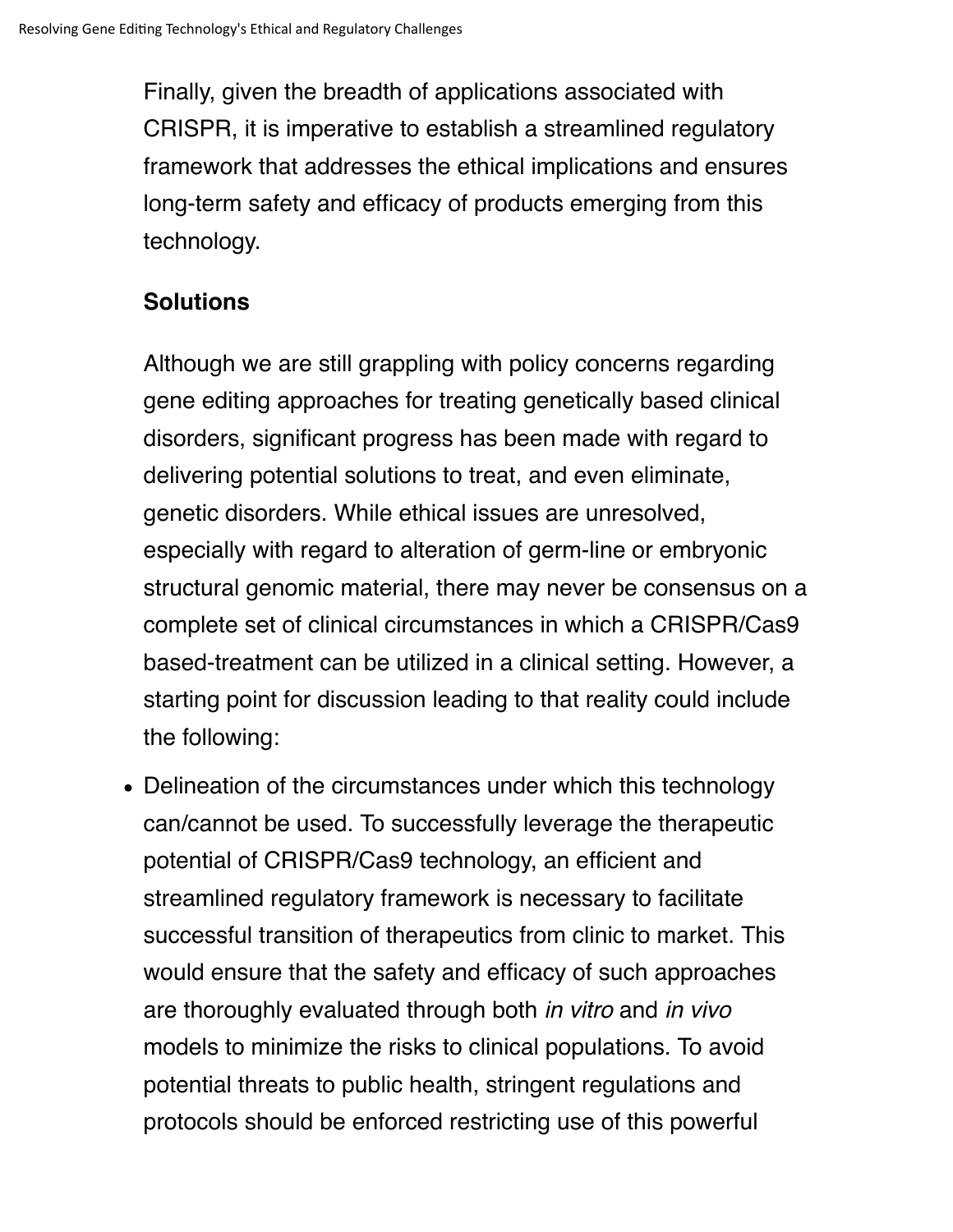enabling tool by qualified professionals.

- To solve ethical dilemmas, solid regulations are essential to govern safety and ethical concerns during conduct of clinical trials.
- It is also essential to demonstrate safe outcomes and obtain reproducible data over multiple generations.
- Promotion of collaborative efforts between scientists, bioethicists, legal experts, and health authorities to establish ethical boundaries, devise strict protocols and regulations that facilitate safe implementation and oversight of CRISPR-based applications at a global level.
- Full compliance with guidelines established through projects including the 'Safe Genes' initiative created by the US Defense Advanced Research Projects Agency. These types of projects promote research for improving accuracy and safety of CRISPR/Cas9 and other gene modification approaches in clinical applications.

### **Conclusion**

The development of new scientific and therapeutic approaches for use in clinical applications to address human genetic diseases has the potential to significantly impact patient outcomes in a wide variety of disorders, including oncology, the rare disease space, and neurodegenerative conditions. CRISPR/Cas9 technology has the potential to address genetically-based heritable disorders through modification of gene sequences in their "native environment" at the nucleic acid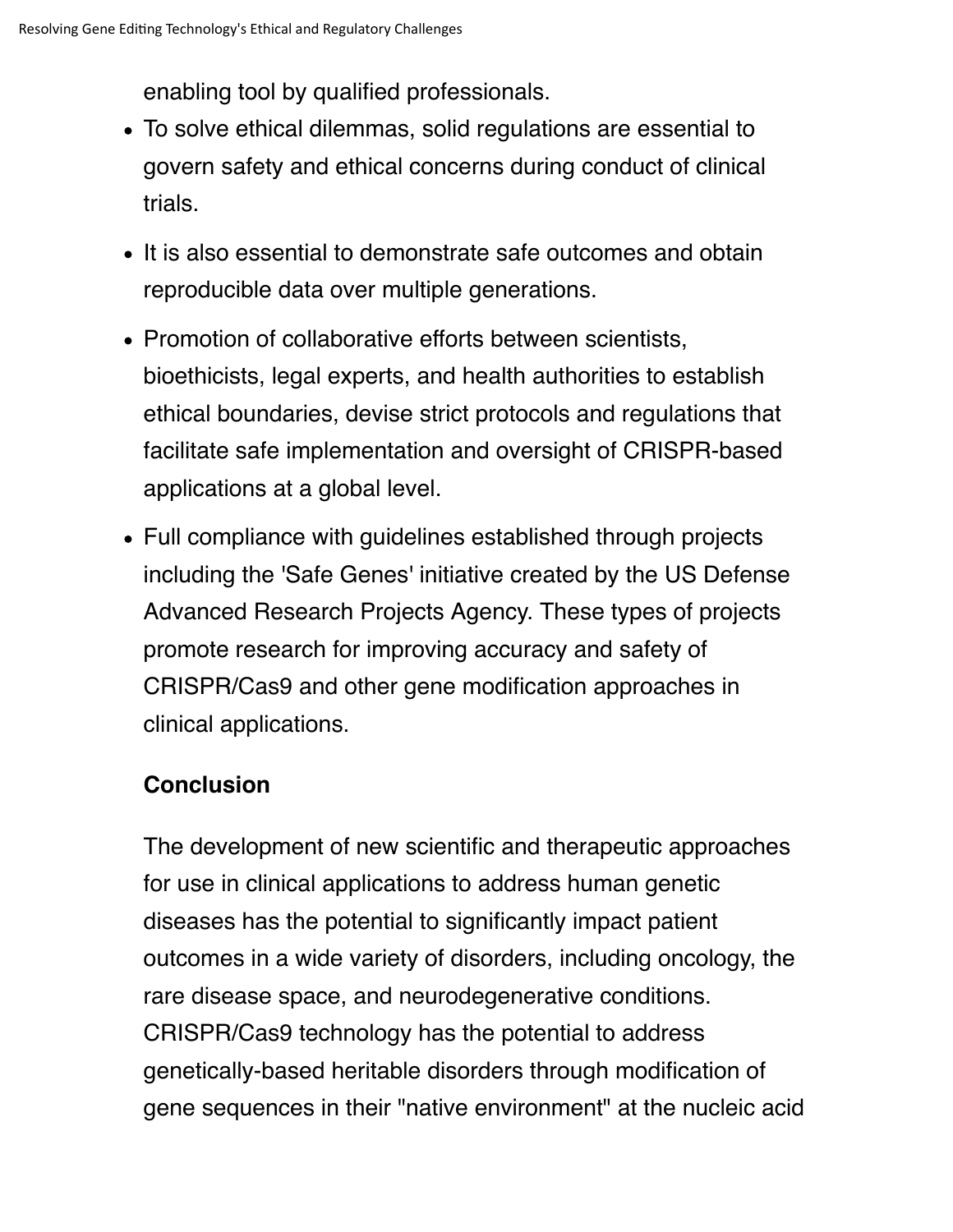level and within chromatin itself. However, these scientific and technological advances cannot achieve their potential to improve the human condition without full consideration of associated and inherent regulatory and ethical implications. A comprehensive understanding of the technology, including potential error rates, long-term outcomes, associated morbidities, and other variables, must be achieved. Moreover, the specific circumstances under which such powerful and possibly permanent species-altering approaches are utilized clinically must be thoroughly evaluated.

## **References**

- 1. Friedmann T. and Roblin, R. "Gene therapy for human genetic disease?" *Science.* 1972*;* 175: 949-955.
- 2. Shim, G., <u>Kim, D., Park, G.T., Jin, H., Suh, S.K</u>. and <u>Oh, Y.K</u>.. "Therapeutic Gene Editing: Delivery and Regulatory Perspectives." *Acta Pharmacol Sin*. 2017; 38(6): 738-753.
- 3. Ibid.
- 4. <u>Staahl, B.T., Benekareddy, M</u>., <u>Coulon-Bainier, C</u>., et al. "Efficient Genome Editing in the Mouse Brain by Local Delivery of Engineered Cas9 Ribonucleoprotein Complexes." *Nat Biotechnol*. 2017; 35(5): 431-434.
- 5. Op cit 2.
- 6. Cox, D.B.T., Platt, R.J. and Zhang, F. "Therapeutic Genome Editing: Prospects and Challenges." *Nat Med.* 2015; 21: 121-131.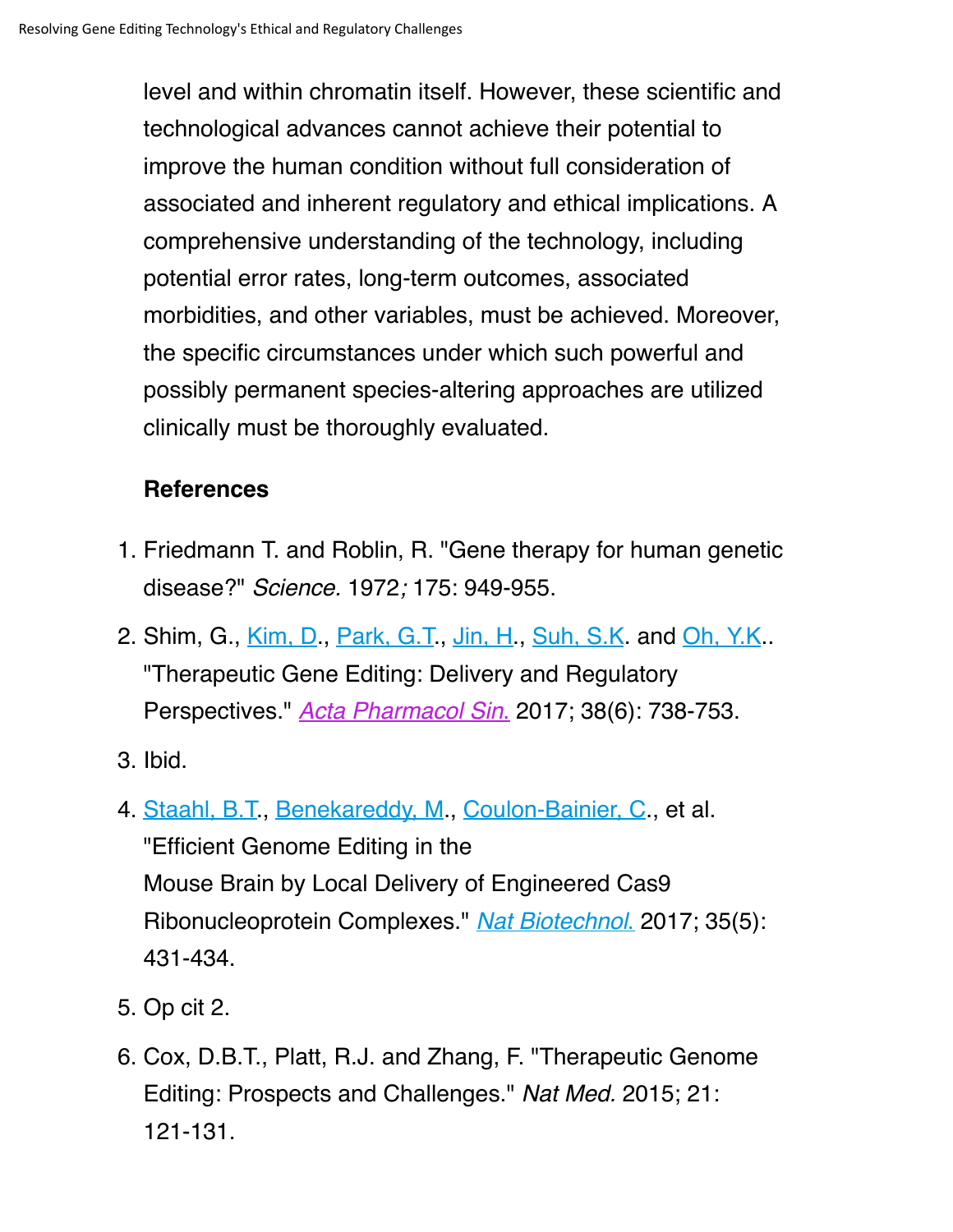- 7. Maeder, M.L. and Gersbach, .CA. "Genome-Editing Technologies for Gene and Cell Therapy." *Mol Ther*. 2016; 24(3): 430-446.
- 8. Horvath, P. and Barrangou, R. "CRISPR/Cas, the Immune System of Bacteria and Archaea." *Science.* 2010; 327(5962): 167-170.
- 9. Hsu, P.D., Lander, E.S. and Zhang, F. "Development and Applications of CRISPR-Cas9 for Genome Engineering." *Cell.* 2014; 157: 1262-1278.
- Ledford, H. "CRISPR, the Disruptor." *Nature.* 2015; 522(7554): 10. 20-24.
- 11. Lu, Q., Livi, G.P., Modha, S., Yusa, K., Macarrón, R. and Dow, D.J. "Applications of CRISPR Genome Editing Technology in Drug Target Identification and Validation." *Expert Opin Drug Discov.* 2017; 12(6): 541-552.
- 12. Op cit 10.
- 13. Hammond, A., Galizi, R., Kyrou, K., et al. "A CRISPR-Cas9 Gene Drive System Targeting Female Reproduction in the Malaria Mosquito Vector Anopheles Gambiae." *Nat Biotechnol.* 2016; 34: 78-83.
- 14. Yin, H., Xue, W., Chen, .S., et al. "Genome Editing with Cas9 in Adult Mice Corrects a Disease Mutation and Phenotype." *Nat Biotechnol.* 2014; 32(6): 551-553.
- 15. Op cit 4.
- 16. **Basu, S., Adams, L., Guhathakurta,. S and Kim, Y.S. "A Novel** Tool for Monitoring Endogenous Alpha-Synuclein Transcription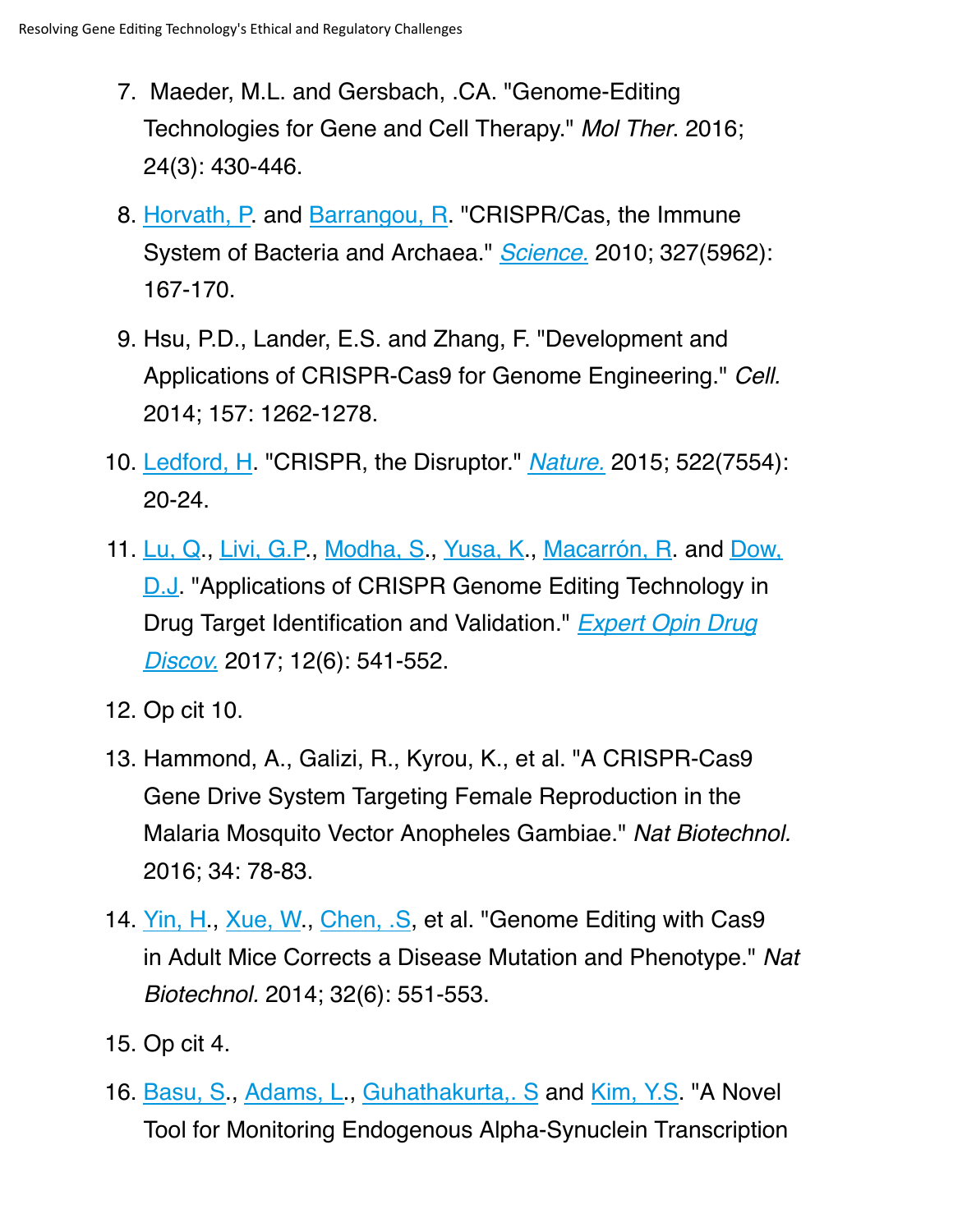by NanoLuciferase tag Insertion at the 3′end Using CRISPR-Cas9 Genome Editing Technique." *Scientific Reports*. 2017; 8: 45883.

- 17. Op cit 6.
- 18. Cyranoski, D. "CRISPR Gene Editing Tested in a Person for the First Time." *Nature.* 2016; 539(7630): 479.
- 19. Scheufele, D.A., Xenos, M.A., Howell, E.L., Rose, K.M., Brossard, D. and Hardy, B.W. "US Attitudes on Human Genome Editing." *Science.* 2017; 357(6351): 553-554.
- 20. <u>Blendon, R.J</u>., <u>Gorski, M.T</u>. and <u>Benson, J.M</u>. "The Public and the Gene Editing Revolution." *N Engl J Med*. 2016; 374:1406-1411.
- 21. Kohn, D.B., Porteus, M.H. and Scharenberg, A.M. "Ethical and Regulatory Aspects of Genome Editing." *Blood*. 2016; 127: 2553-2560.
- 22. Lanphier, E., Urnov, F., Haecker, S.E., Werner, M. and Smolenski, J. "Don't Edit The Human Germ Line." *Nature*. 2015; 519: 410-411.
- 23. Ibid.
- 24. Gori, J.L., Hsu, P.D., Maeder, M.L., Shen, S., Welstead, G.G. and Bumcrot, D. "Delivery and Specificity of CRISPR/Cas9 Genome Editing Technologies for Human Gene Therapy." *Hum Gene Ther*. 2015; 26: 443-451.
- 25. Zhang, X.H., Tee, L.Y., Wang, X.G., Huang and Q.S., Yang SH. "Off-Target Effects in CRISPR/Cas9-Mediated Genome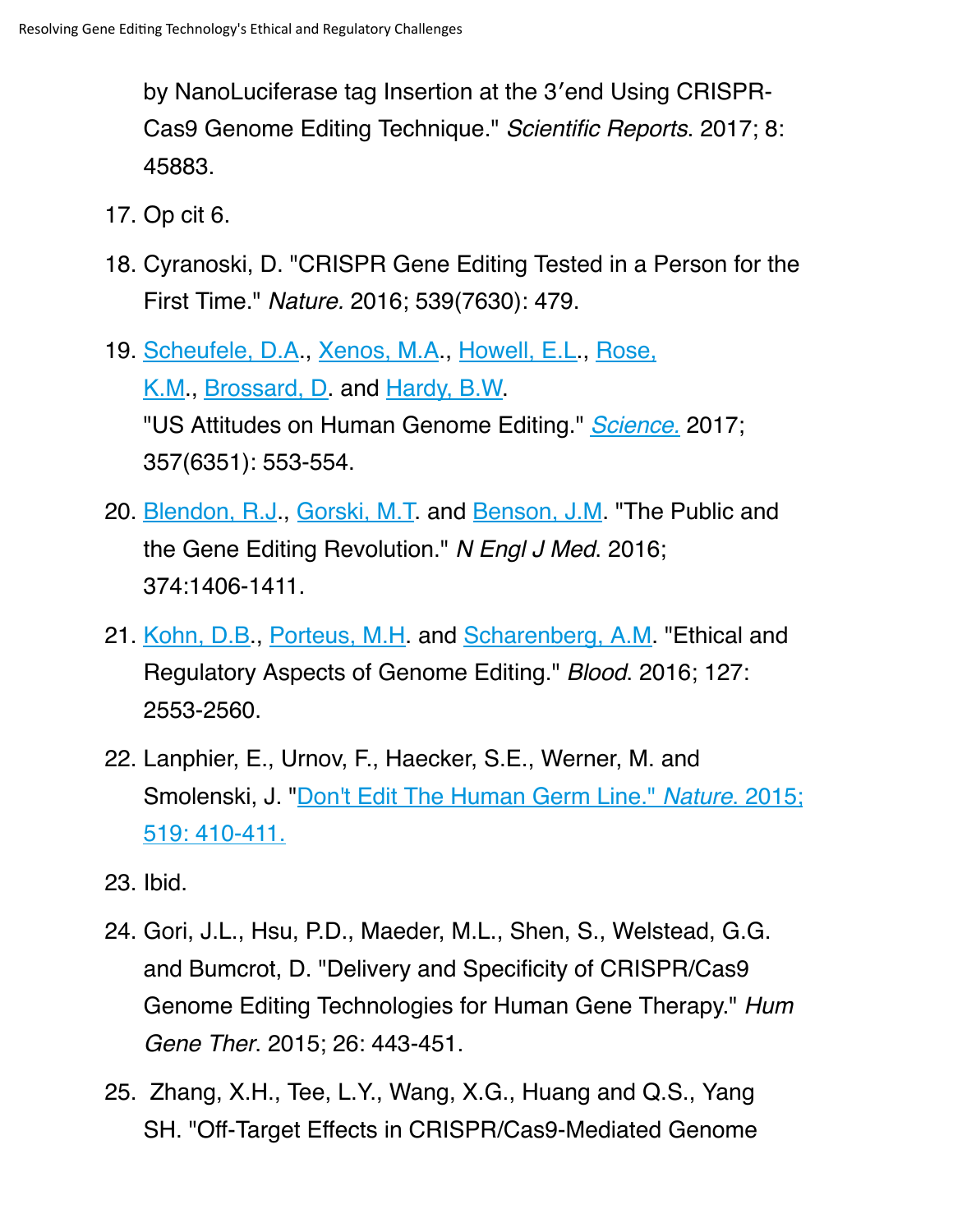Engineering." *Mol Ther Nucleic Acids*. 2015; 4: e264.

- 26. Op cit 6.
- 27. Op cit 22.
- 28. Expanded Access (Compassionate Use). FDA website. https://www.fda.gov/NewsEvents/PublicHealthFocus /ExpandedAccessCompassionateUse/default.htm. Accessed 7 December 2017.

### **About the Authors**

**Vidya Narayanaswami, PhD**, is a pharmaceutical professional with 10 years of preclinical research experience and is currently pursuing her Master's degree in regulatory affairs at Northeastern University. She is currently working in the Division of Nuclear Medicine and Molecular Imaging at Massachusetts General Hospital, where she is involved in research projects involving molecular imaging studies and regulatory aspects of radiopharmaceutical translation. She has presented several research abstracts at conferences, received awards for poster presentations and talks, authored grants and published research articles in peer-reviewed scientific journals. She has also served as an executive member of professional committees. She may be reached at narayanaswami.v@husky.neu.edu.

**Dr. Stephen F. Amato** has more than 25 years of experience in the pharmaceutical, biotechnology and medical device industries. Prior to his position as program and faculty director of the graduate regulatory affairs program(s) at Northeastern University, he served as founder and managing director of